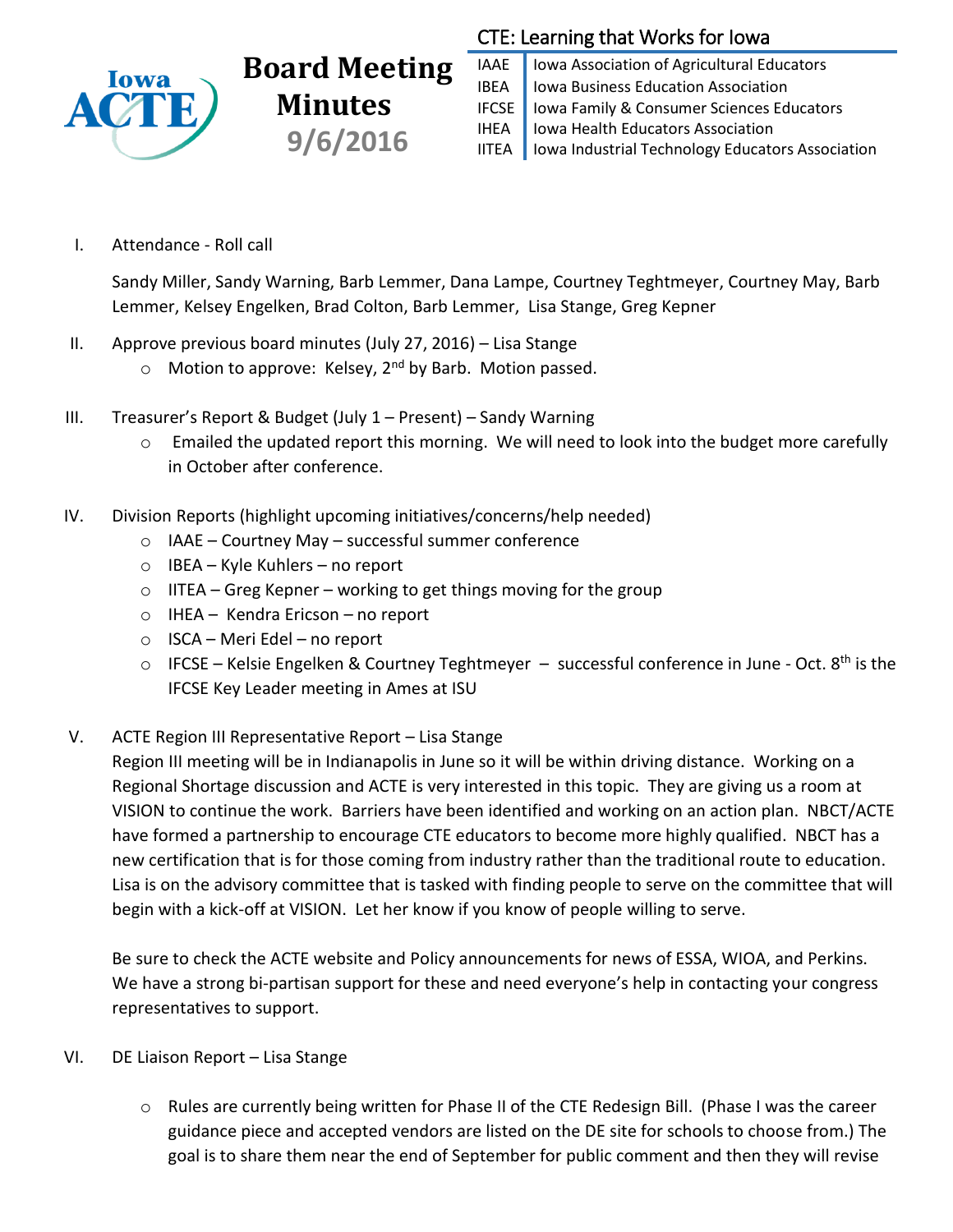to present to the board in November. As always, your input is valued. Please post your questions on the website from the listening sessions and there will be a FAQ document developed.

- VII. Executive Director's Report Sandy Miller
	- o Advocacy events
		- In need of teachers to bring students to showcase
		- **Iowa School Counselor's** conference November 7<sup>th</sup> and Nov. 8<sup>th</sup> morning -- Divisions need to find those people and contact Sandy ( at the Casino in Altoona)
		- **Iowa Association of School Boards (IASB)** Nov 16 and 17– 3:30 5 on the 16th and 9 -2 on 17<sup>th</sup> (Community Choice)
	- o Ordered display materials from ACTE and will speak at the IBEA conference
	- o Working on updating the website.
	- $\circ$  Please check the board member update that was sent today for corrections and get them to Sandy M.
- VIII. Program of Work Committee Reports
	- o Audit Review Sandy Warning -- no report
	- o Conference Planning Sandy Warning, Lisa Stange, Sandy Miller --
		- 34 registrations currently are for presenters and 47 are registered currently that are paying. Conference schedule is updated on the website. Sandy will send another eblast out with updated descriptions and registration. Our blast only goes to IACTE members this year or last year. Consultants will send something out and hopefully those coordinators in consortiums can also send out. Greg sent out an email to all the CTE Deans across the state and industrial tech people.
		- We have \$1,350 vendors and we are encouraging CTSO's to exhibit –FFA, IBEA, IA Ind Tech Expo all are exhibiting. They can exhibit for \$12 for lunch.
		- Sandy W. will share the exhibitor document with Brad.
		- 4 board members are not registered.
		- House of Delegates report should be sent to Sandy Miller by September 18<sup>th</sup>.
	- o Awards and Scholarships Dana Lampe
		- The awards have not been finalized. Only Agriculture has applied. The application and portal is open. The due date is incorrect in the text on the portal. Each division was to look at the applications and determine the winners. Portal will be open until the  $15<sup>th</sup>$  of September for all applications. Then the committee needs to read them and winners will be selected it by 19<sup>th</sup>. If division doesn't have anyone to submit, any member may apply on this link. Dana will get info to Lisa by the  $23<sup>rd</sup>$  for plaques to be ordered.
	- o Membership Report Sandy Miller
		- Working on membership data bases. IFCSE 113 members, IHEA 83 members. Students are counted as affiliated members nationally, so Sandy used that in figuring the delegates.